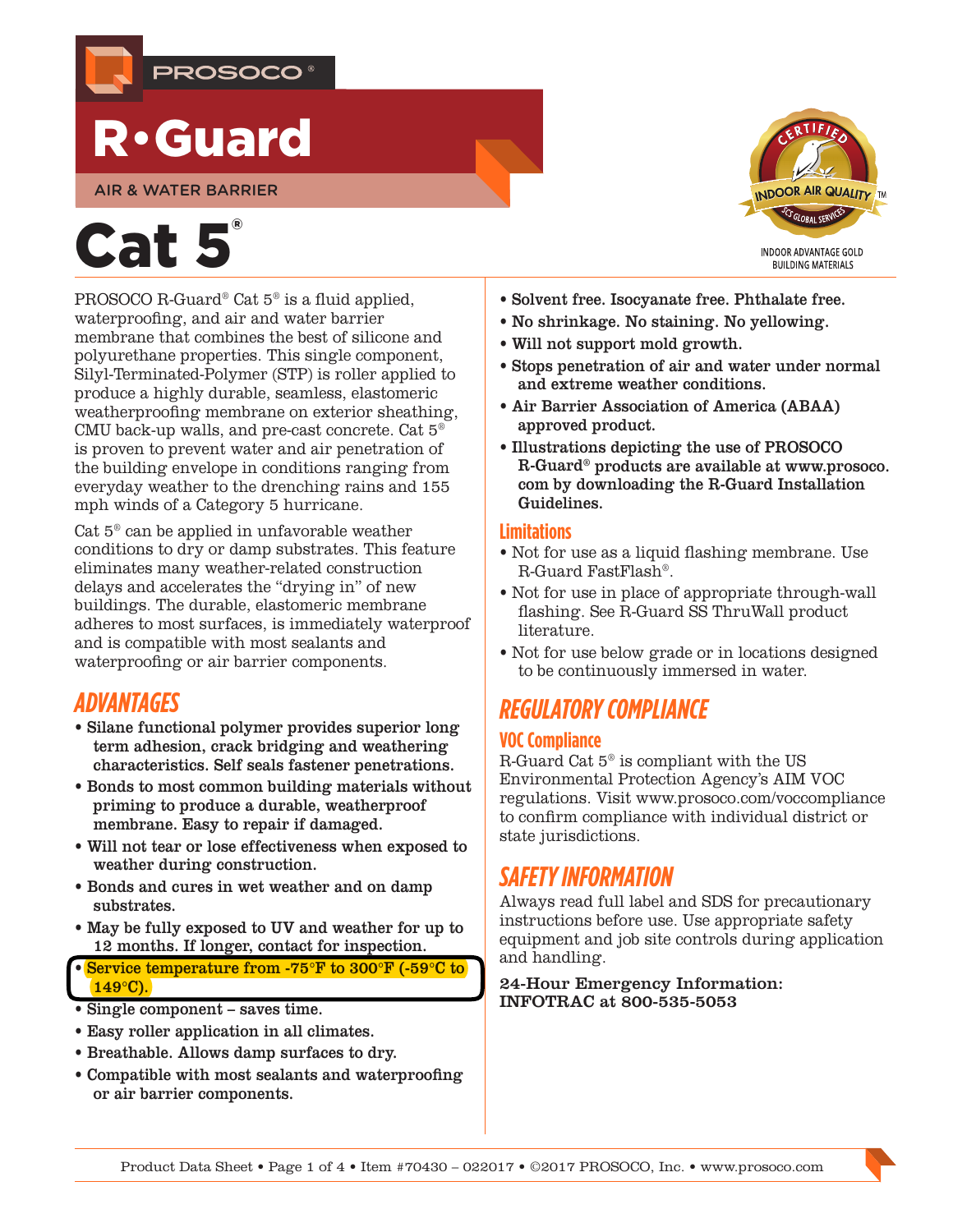## **Product Data Sheet R-Guard Cat 5®**

## *TYPICAL TECHNICAL DATA*

| <b>FORM</b>             | viscous liquid, mild odor<br>light brown color  |  |
|-------------------------|-------------------------------------------------|--|
| <b>SPECIFIC GRAVITY</b> | $1.35 - 1.50$                                   |  |
| pН                      | not applicable                                  |  |
| <b>WT/GAL</b>           | $11.6$ lbs                                      |  |
| <b>TOTAL SOLIDS</b>     | 99%                                             |  |
| <b>VOC CONTENT</b>      | $<$ 30 g/L                                      |  |
| <b>FLASH POINT</b>      | >200 $\degree$ F (>93 $\degree$ C)              |  |
| <b>FREEZE POINT</b>     | not applicable                                  |  |
| <b>SHELF LIFE</b>       | 1 year in tightly sealed,<br>unopened container |  |

#### **Cured Properties**

| Hardness, Shore A $20-25$           |                      |
|-------------------------------------|----------------------|
| <b>Tensile Strength</b> $>100$ psi  |                      |
| Elongation at Break*                | >250% (ASTM D 412)   |
| Water Vapor<br>Transmission         | 18 perms (ASTM E 96) |
| <b>Transfer Free Time</b> 2-4 hours |                      |

\*Elongation per ASTM D 412 is not a requirement of the Air Barrier Association of America's (ABAA) Acceptance Criteria for Liquid Applied Membranes nor is it a requirement of the International Code Council Evaluation Service's Acceptance Criteria for Water-Resistive Coatings used as Water-Resistive Barriers over exterior Sheathing (ICC-ES AC212). Elongation is not a requirement of the AAMA 714 Specification for Liquid Applied Flashing used to Create a Water-Resistive Seal Around Exterior Wall Openings. There is no data to support that certain levels of elongation must be achieved to perform as a fluid applied WRB or as a fluid applied flashing. Specifications should be based upon performance test results like those required from the referenced organizations.

Refer to the R-Guard Cat 5® Product Test Results for a complete list of performance test results.

## *PREPARATION*

Protect people, vehicles, property, plants and all other surfaces not intended for application. To ensure best results, apply to clean surfaces free of contaminants. Chemical residues, surface coatings or films may adversely affect adhesion. Pressure-treated wood and other contaminated surfaces should be cleaned with an Isopropyl Alcohol wipe and allowed to flash-off before application of R-Guard products.

Concrete must be in place 3–7 days and free of any curing compounds or form release agents before permeable R-Guard products are applied. Mortar joints in CMU construction must have a minimum 3 day cure before treated with R-Guard products.

Remove and replace damaged sheathing. On exterior sheathing, treat cracks with R-Guard Joint & Seam Filler and/or R-Guard FastFlash®, as needed.

In rough openings, and where appropriate, prepare all raw gypsum board edges with R-Guard PorousPrep. Apply to raw gypsum board edges in a thin, uniform coat according to published application instructions. Do not over apply. Allow to dry tack-free before application of R-Guard products.

Use R-Guard Joint & Seam Filler and/or R-Guard FastFlash® on joints, seams and all other interfaces, as needed. Let Joint & Seam Filler and/or FastFlash® skin over before applying Cat 5®.

Roofing systems should be capped and sealed or top of walls protected from water intrusion both before and after air barrier system installation. Water intrusion may interfere with bonding of air barrier waterproofing materials and/or detrimentally impact the performance of such materials.

#### **Surface & Air Temperatures**

Surface and ambient temperatures between 32°F (0°C) and 110°F (43°C) are required for proper curing and drying of material to take place.

Hot Weather Conditions/Precautions: When air or surface temperatures exceed 95°F (35°C), apply product to the shady side of structure before daytime air and surface temperatures reach their peak. Hot surfaces may be cooled with a mist of fresh water. Keep containers closed and out of direct sunlight when not in use. Do not apply when substrate temperature exceeds 110°F (43°C).

Cold Weather Conditions/Precautions: Product may be applied to frost-free substrates at temperatures below 32°F (0°C). Product will not begin to cure until temperatures reach 32°F (0°C) and remain

above freezing. Keeping material stored in a heated environment prior to use and misting applied material with warm, fresh water will help in these conditions.

Low Humidity Conditions/Precautions: The process of curing may take longer when lower humidity levels occur. A light misting of fresh water over the treated surface will accelerate curing if necessary.

Though Cat  $5^{\circ}$  may be applied to damp surfaces and tolerates rain immediately after application, not apply to surfaces with standing water or frost. Contact PROSOCO if conditions are questionable.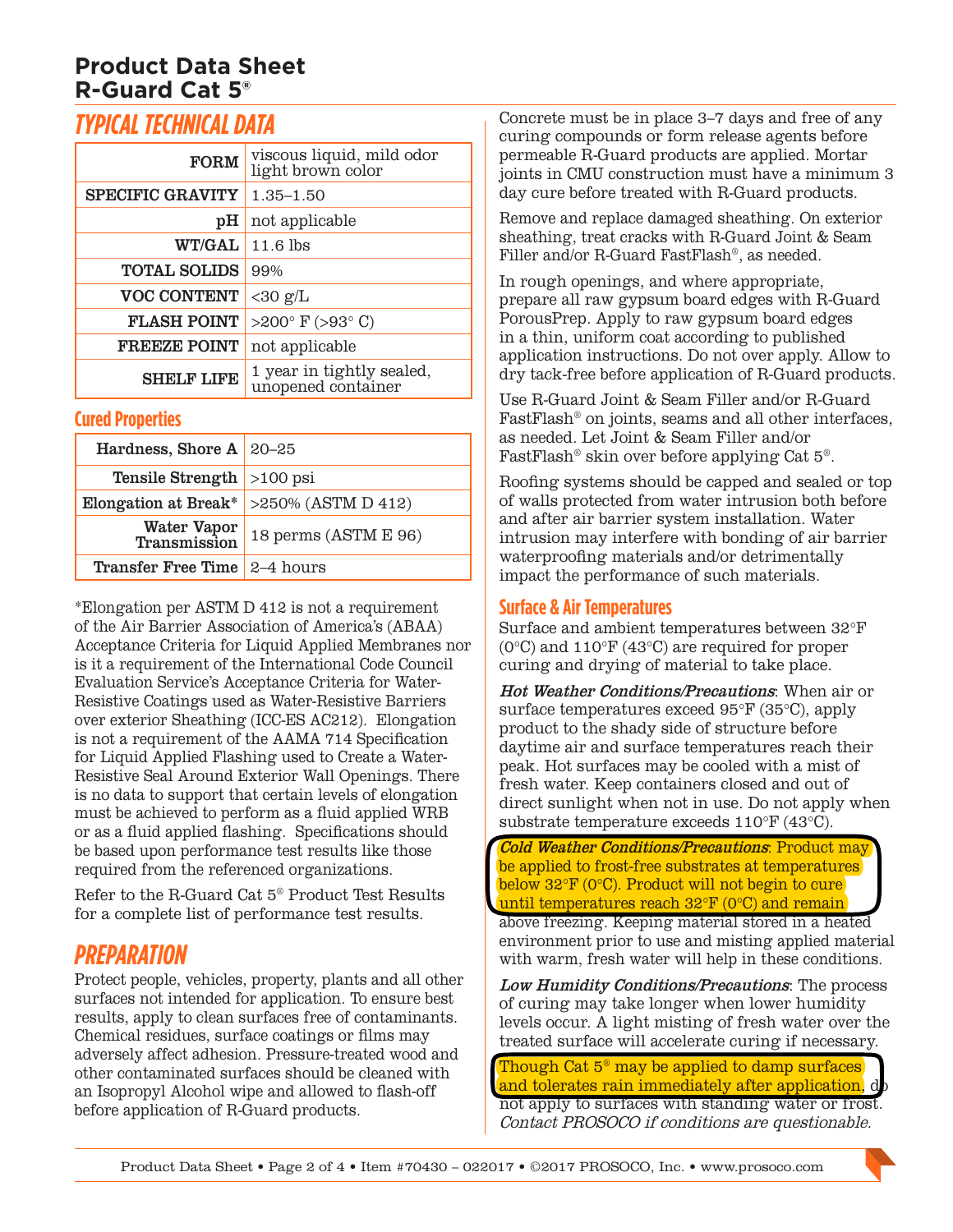## **Product Data Sheet R-Guard Cat 5®**

#### **Equipment**

Apply using standard ¼ inch to 3/8 inch nap rollers.

#### **Storage & Handling**

Store in a cool, dry place. Keep container tightly closed when not dispensing. Do not open container until preparation work has been completed. Do not alter or mix with other chemicals. When stored at or below 80°F (27°C) Cat 5® has a shelf life of 12 months after the date of manufacture. This shelf life assumes upright storage of factory-sealed containers. Do not double stack pallets. Dispose of unused product and container in accordance with local, state and federal regulations.

#### *APPLICATION*

Read "Preparation" and the Safety Data Sheet before use.

#### **Dilution & Mixing**

Apply as packaged. Do not dilute or alter, or use for applications other than specified. Using a low-speed drill and paddle, mix well from top to bottom and sideto-side for a minimum of 3 minutes before use. Avoid mixing air into the product.



#### **Coverage Rates**

Coverage rates will vary depending on surface porosity, moisture uptake, and other factors. Unless otherwise required by the referenced test method, test results cited were achieved when the product was applied at 12 wet mils to DensGlass® gold fiberglass mat gypsum sheathing. Some gypsum sheathing products, OSB and CMU may require additional material to achieve hide and the desired mil thickness for a pinhole free coating. In those cases, more than two coats may be required to achieve a pinhole free coating. Actual rates must be determined through mock-up applications.

For more information regarding coverage rates as it pertains to glass-mat sheathing, please consult the [AMT Laboratories Technical Bulletin](http://www.prosoco.com/media/2698/tech-note-coating-problems-caused-by-differences-in-glass-mat-sheathing-revised-04-2016.pdf) available at [www.prosoco.com/literature-library.](http://www.prosoco.com/literature-library/)

Cat  $5^\circ$  is sold in 5 gallon containers.

- Exterior Gypsum Board, OSB and Plywood: 50–100 sq.ft. per gallon
- CMU: 50–80 sq.ft. per gallon

## *BEST PRACTICES*

Cat 5® bonds tenaciously. Carefully protect all nearby surfaces not intended for treatment. Immediately clean up incidental contact using mineral spirits or similar solvent.

Always use Joint & Seam Filler, FastFlash® and AirDam® where required. Do not substitute.

Prepare all rough openings with Joint & Seam Filler and/or FastFlash®. Allow to skin over before installing Cat 5®. Overlap Cat 5® onto FastFlash® by 2 inches or more. A slightly diagonal vertical application stroke provides best coverage.

Coverage rates will vary depending on surface porosity, moisture uptake, and other factors. Some gypsum sheathing products, OSB and CMU may require additional material to achieve hide and the desired mil thickness for a pinhole free coating. In those cases, more than two coats may be required. Actual rates must be determined through mock-up applications.

For Cast-in-Place Concrete Applications, the concrete designated for application must be clean, smooth and free of curing compounds and form release agents. Repair bug holes, honey combing and other imperfections using a suitable cementitious mortar. Remove concrete splashes, over pours, grout or slurry rundown using appropriate mechanical means. Fill and prepare minor imperfections in the concrete surface with R-Guard Joint & Seam Filler. After product application, inspect the surface to ensure the coating is applied at the appropriate wet mil thickness, achieving a continuous film and free of pinholes. Treat visible pinholes or breaks in the film with additional primary air and water barrier coating or R-Guard FastFlash®.

Roofing systems should be capped and sealed or top of walls protected from water intrusion both before and after air barrier system installation. Water intrusion may interfere with bonding of air barrier waterproofing materials and/or detrimentally impact the performance of such materials.

For more information regarding coverage rates as it pertains to glass-mat sheathing, please consult the [AMT Laboratories Technical Bulletin](http://www.prosoco.com/media/2698/tech-note-coating-problems-caused-by-differences-in-glass-mat-sheathing-revised-04-2016.pdf) available at [www.prosoco.com/literature-library.](http://www.prosoco.com/literature-library/)

Illustrations depicting the use of PROSOCO R-Guard® products are available at [www.prosoco.](http://www.prosoco.com) [com](http://www.prosoco.com) by downloading the [R-Guard Installation](http://www.prosoco.com/r-guard-installation-guidelines/)  [Guidelines.](http://www.prosoco.com/r-guard-installation-guidelines/)

To schedule field technical support, contact your PROSOCO Technical Customer Care tollfree at 800-255-4255. Field visits by PROSOCO personnel are for the purpose of making technical recommendations only. PROSOCO is not responsible for providing job site supervision or quality control. Proper application is the responsibility of the applicator.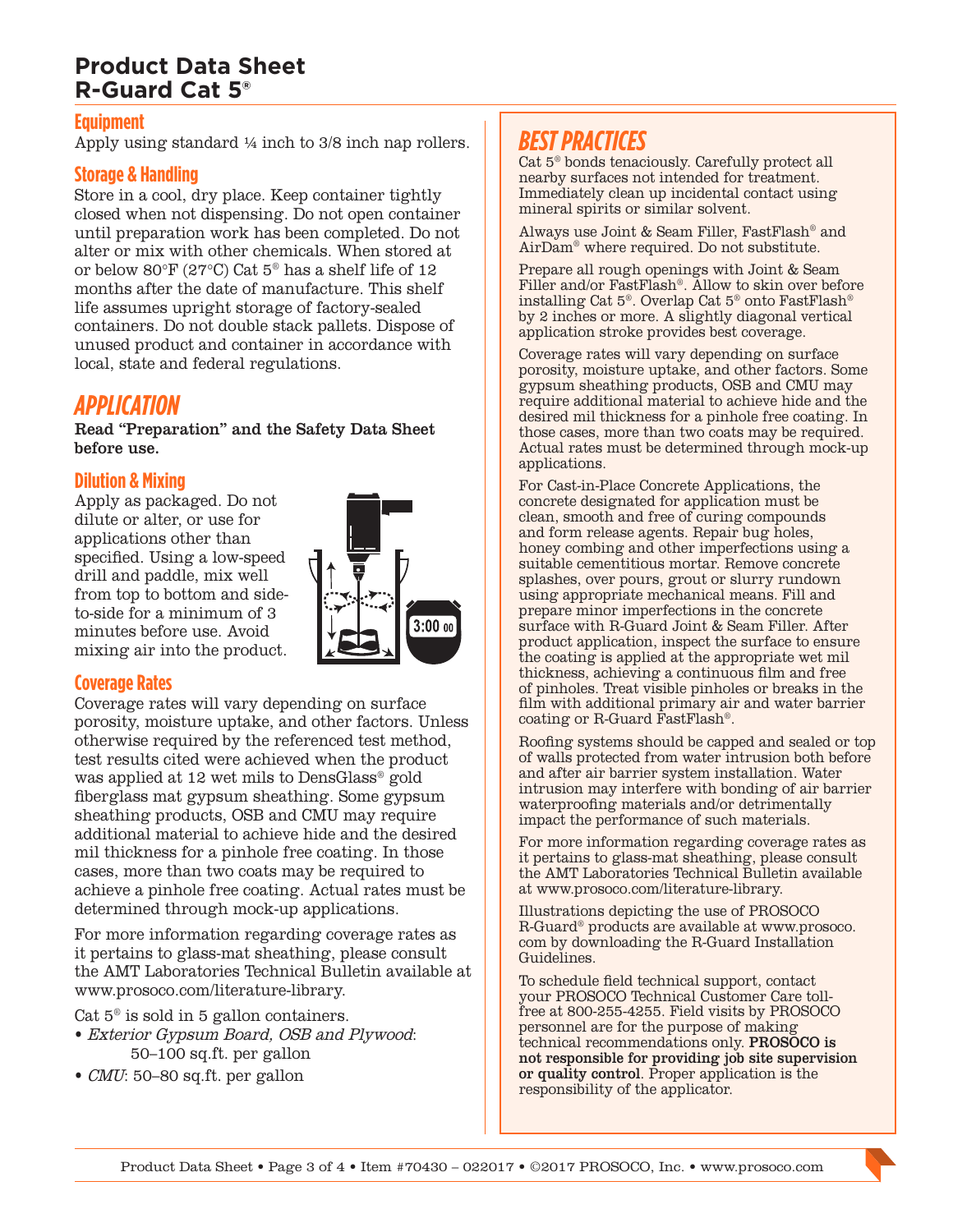## **Product Data Sheet R-Guard Cat 5®**

#### **Application Instructions**

- 1. Roller apply to exterior wall assembly using vertical strokes with a slight diagonal slant. Ensure there are no pinholes, voids or gaps in the membrane. NOTE: If air or surface temperatures exceed 95°F (35°C), apply to shaded surfaces and before daytime air and surface temperatures reach their peak.
- 2. Seal masonry ties and properly prepared penetrations as work progresses. Some substrates will require additional material to achieve a continuous coating. Inspect surface after initial application and touch-up as needed. CMU, OSB and exceptionally porous gypsum sheathing may require more than two coats.
- 3. Allow product to cure and dry. Wind, high temperatures and high humidity will accelerate drying. Low temperatures and low relative humidity will extend cure time. Lightly mist treated surfaces with fresh water to accelerate cure.
- 4. Inspect membrane before covering to ensure a void- and pinhole-free surface. Repair any deep gouges, punctures or damaged areas with FastFlash® or Joint & Seam Filler. If the surface of the primary air barrier or liquid flashing membrane is damaged during construction, remove all loose surface contaminants before selective re-coating with additional FastFlash®, Joint & Seam Filler or Cat 5®. Overlap repairs, penetration treatments, transitions, SS ThruWall, rigid flashing and other air barrier components to ensure positive drainage and continuity of the air and water barrier.

#### **Cleanup**

Clean tools and equipment with mineral spirits or similar solvent immediately after use.

#### **Curing and Drying**

At 70°F (21°C) and 50% relative humidity, product skins in approximately 2 hours and cures in approximately 12 hours when applied at 12 mil thickness.

Cat 5® is moisture curing. Low temperatures and low relative humidity slow cure time. Wind, high temperatures and high humidity accelerate drying.

## *WARRANTY*

The information and recommendations made are based on our own research and the research of others, and are believed to be accurate. However, no guarantee of their accuracy is made because we cannot cover every possible application of our products, nor anticipate every variation encountered in masonry surfaces, job conditions and methods used. The purchasers shall make their own tests to determine the suitability of such products for a particular purpose.

PROSOCO, Inc. warrants this product to be free from defects. **Where permitted by law, PROSOCO makes no other warranties with respect to this product, express or implied, including without limitation the implied warranties of merchantability or fitness for particular purpose**. The purchaser shall be responsible to make his own tests to determine the suitability of this product for his particular purpose. PROSOCO's liability shall be limited in all events to supplying sufficient product to re-treat the specific areas to which defective product has been applied. Acceptance and use of this product absolves PROSOCO from any other liability, from whatever source, including liability for incidental, consequential or resultant damages whether due to breach of warranty, negligence or strict liability. This warranty may not be modified or extended by representatives of PROSOCO, its distributors or dealers.

## *CUSTOMER CARE*

Factory personnel are available for product, environment and job-safety assistance with no obligation. Call 800-255-4255 and ask for Customer Care – technical support.

Factory-trained representatives are established in principal cities throughout the continental United States. Call Customer Care at 800-255-4255, or visit our web site at [www.prosoco.com](http://www.prosoco.com), for the name of the PROSOCO representative in your area.